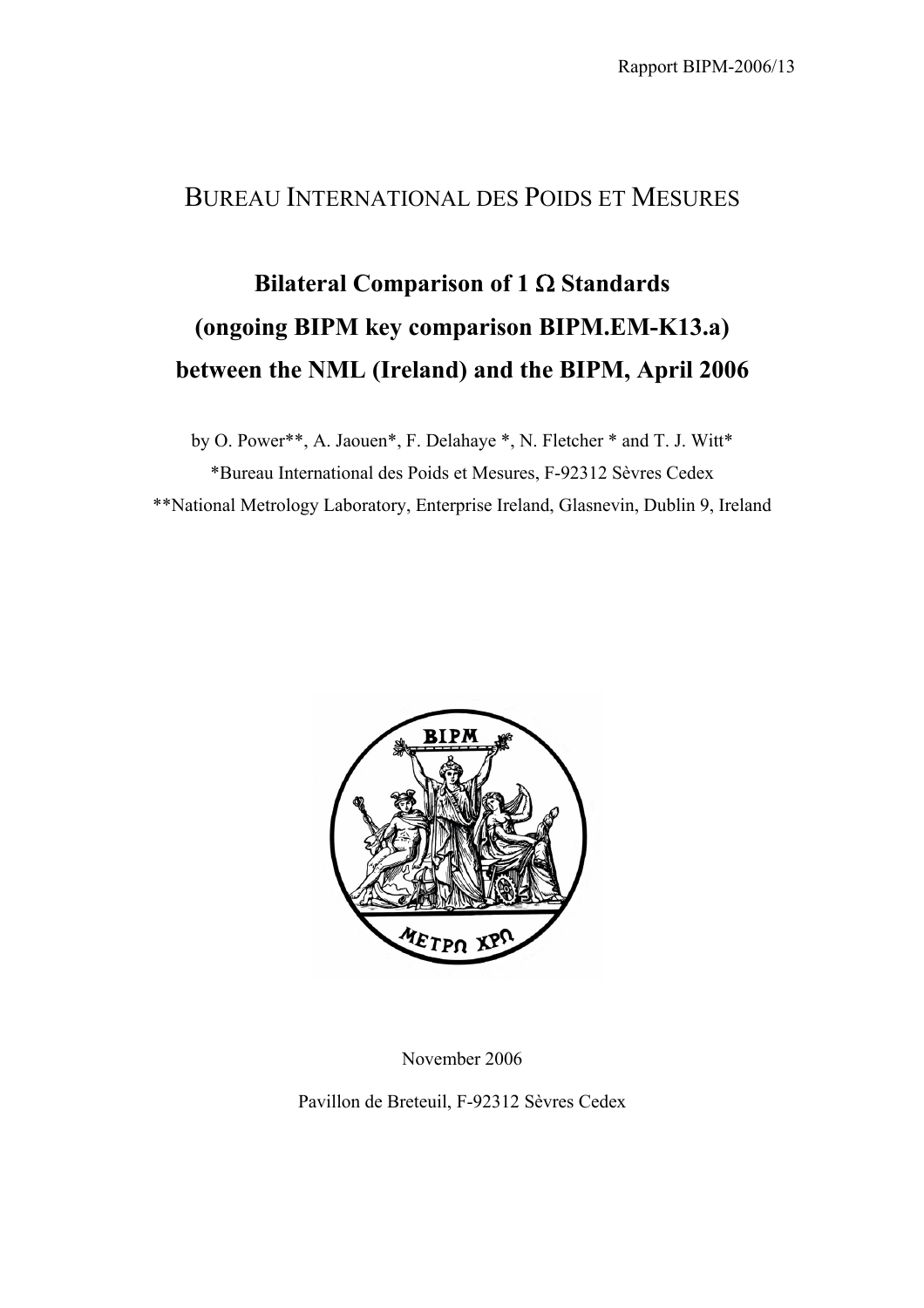## **Bilateral Comparison of 1** Ω **Standards (ongoing BIPM key comparison BIPM.EM-K13.a) between the NML and the BIPM, April 2006**

A comparison of the 1  $\Omega$  reference standards of the BIPM and the National Metrology Laboratory (NML, Dublin, Ireland) was carried out from February to July 2006. Two BIPM 1 Ω travelling standards, BIV 200 and BIV 205, were shipped to the NML by air courier. Both before and after the measurements at the NML, the standards were measured at the BIPM. All three measurement periods were of approximately one month duration.

The BIPM measurements were carried out by comparison with a  $100 \Omega$  reference resistor whose value is known with respect to the BIPM quantized Hall resistance (QHR) standard. The current in the 1  $\Omega$  resistors during the measurements at the BIPM was 50 mA. The NML carried out measurements of the travelling standards by a substitution method using a current comparator resistance bridge. The NML resistance standard is maintained with respect to  $R_{K-90}$  by means of periodic calibrations and comparisons with the BIPM and by extrapolation of the behaviour over time of its reference group. The measuring current used was also 50 mA.

The reference temperature was 23 °C. The BIPM measurements were carried out at temperatures close to the reference temperature, to within 0.01 °C. Due to an equipment problem at NML, a suitable enclosure at 23 °C was not available, and measurements were carried out at a nominal temperature of 20 °C. Results of all NML and BIPM measurements were corrected to 23 °C using the known temperature coefficients of the travelling standards and the recorded values of ambient temperature. The temperature coefficients of the travelling standard are sufficiently small that the correction from 20 to 23  $\degree$ C does not significantly increase the uncertainty of the comparison. The pressure coefficients of the travelling standards are negligible.

The reference standards of the two participants are clearly closely correlated, as the NML takes its traceability from the BIPM. The effect of this correlation is reduced by the size of the time lapse since the last comparison of NML's standards with those of the BIPM. This took the form of comparison BIPM.EM-K13.a in April 2004.

Figures 1 and 2 show the measured values obtained (after correction to the reference temperature) for the two standards by the two laboratories. The resistances of the standards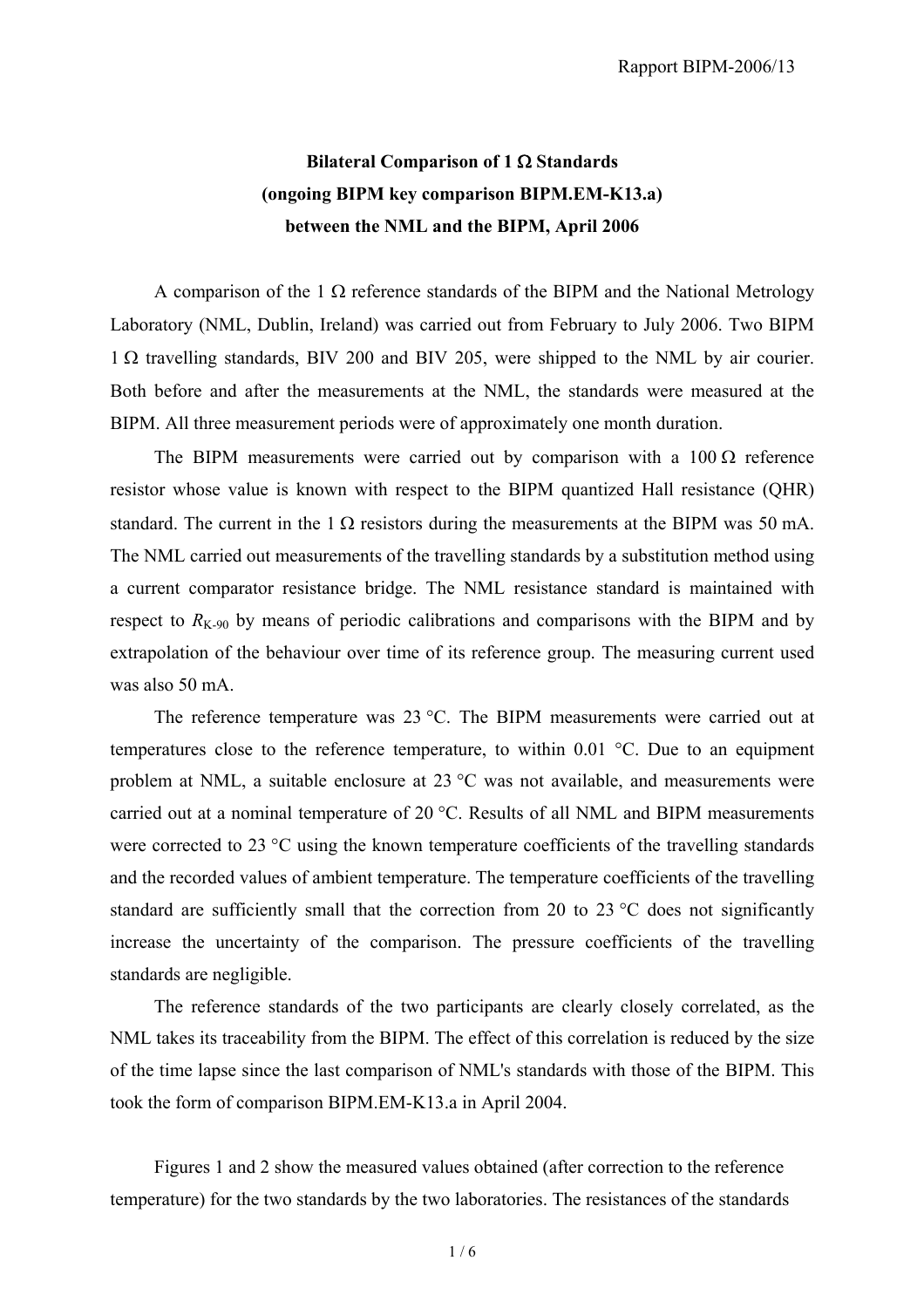are assumed to vary linearly over time, and linear least-squares fits to the BIPM data for each standard are used to provide the comparison reference. The results of the comparison are presented as the differences between the mean values measured at NML and the values calculated for the same date from the fitted BIPM data. The reference date of the comparison is thus the mean date of the NML measurements, 13 April 2006.

Table 1 lists the results for the comparison and the uncertainty contributions as separate Type A and B components for both laboratories. The following elements are listed:

(1) the mean resistance value  $R_{NML}$  of each resistor measured by the NML;

(2) the Type A uncertainty due to the instability of the resistors and the measuring equipment, computed as the standard uncertainty of the mean value;

(3) the Type B uncertainty component due to the measuring equipment of the NML. This uncertainty is partially correlated between the different travelling standards used for a comparison and the contributions that are completely or at least partially correlated are indicated by asterisks (\*) in Table 3;

(4-6) the corresponding quantities for the BIPM; the Type A uncertainty for the resistance value at the reference date is calculated from the least-squares linear fit;

(7) the difference  $(R_{NML} - R_{RIPM})$  for each resistor, and (8) the clearly uncorrelated (Type A) part of the uncertainty;

(9) the result of the comparison, which is the mean of the differences of the calibration results for the two standards;

(10) the standard uncertainty on this mean difference (including Type A and Type B components from both laboratories).

Table 2 lists the Type B uncertainties associated with maintenance and measuring equipment at the BIPM and Table 3 lists the corresponding uncertainties for the NML.

 No key comparison reference value (KCRV) is needed in this bilateral comparison to calculate the degree of equivalence (DoE) between the NML and the BIPM. The two differences (7 above), which allow for the behaviour of each standard individually, are combined as a simple mean (9) to give the DoE given below. The combined uncertainty of the mean difference (10) provides the uncertainty on this DoE. However, in order to link this result to results from other participants in comparison BIPM.EM-K13.a, the KCRV is as usual taken to be the BIPM value.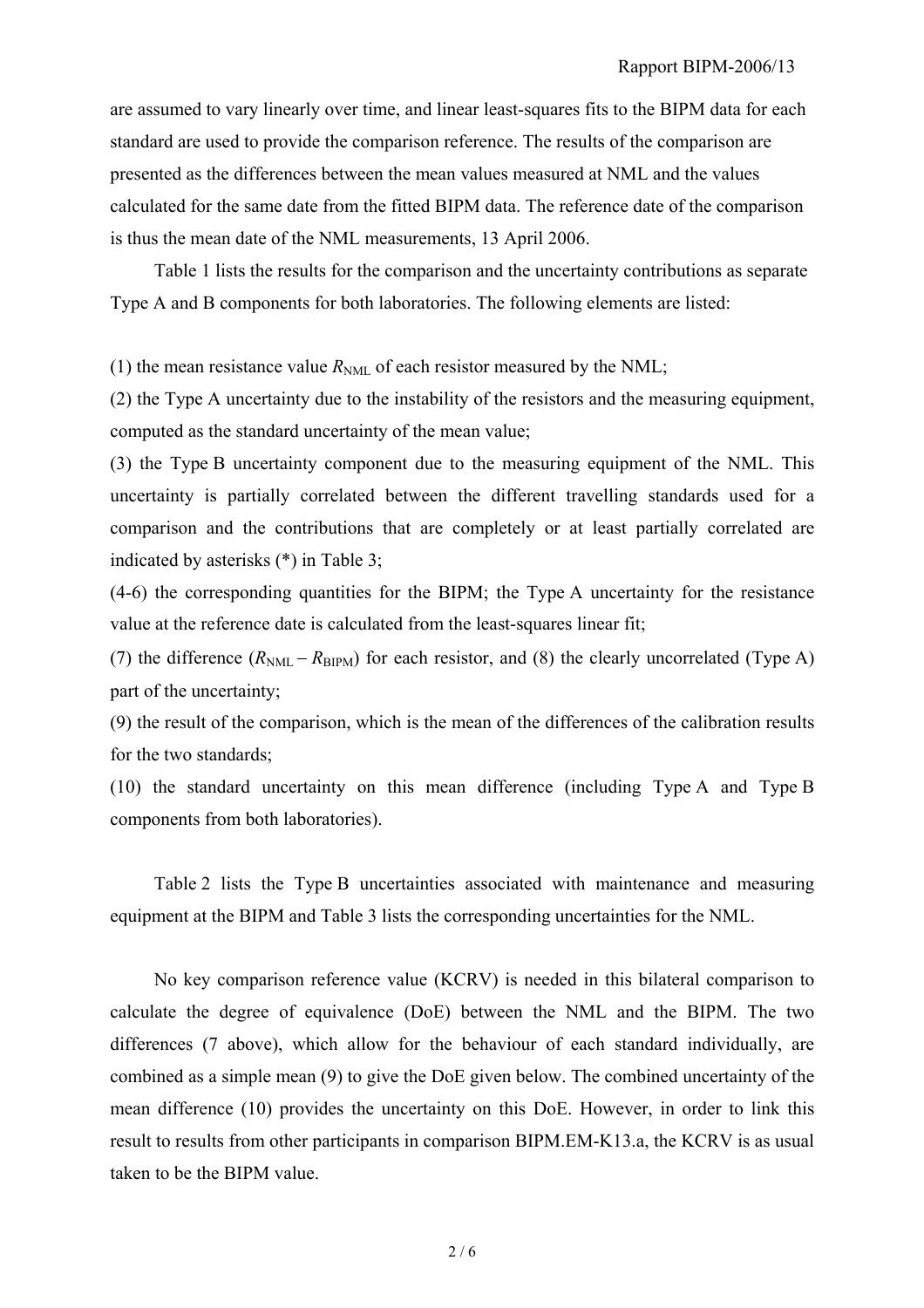The measured resistances and differences in table 1 are given with their corresponding absolute standard uncertainties (1  $\sigma$  estimates, in  $\mu\Omega$ ). The final result of the comparison is presented as the degree of equivalence between the NML and the BIPM for values assigned to 1  $\Omega$  standards,  $D_{NML}$ , and its expanded uncertainty,  $U_{NML}$  ( $k=2$ , 95% confidence level) both expressed in 10<sup>-8</sup> (i.e. as relative values, where  $1 \times 10^{-8} = 0.01 \mu\Omega$  on a measurement of 1 Ω):

$$
D_{\text{NML}} = (R_{\text{NML}} - R_{\text{BIPM}}) / 1 \Omega = 0 \times 10^{-8}
$$
  
 $U_{\text{NML}} = 38 \times 10^{-8}$ 

This is a most satisfactory result. The difference between the values assigned to the travelling standards by the two laboratories is less than the expanded uncertainty associated with the difference. The calibration and measurement capability (CMC) of NML held in the BIPM key comparison database appendix C for measurements of 1  $\Omega$  standards is 0.5 μ $\Omega$  (ie  $50 \times 10^{-8}$ ). This comparison result clearly supports this CMC.

## **Comments:**

 More qualitative information can also be gained from the comparison data, particularly by inspection of figures 1 and 2. Multiple standards and the '*A-B-A*' pattern of measurements are used to reduce the effects of instabilities of the standards on the comparison. From figures 1 and 2, it is clear that, at least at the level of interest defined by the NML uncertainties, the behaviour of the standards is not a limiting factor in this comparison. The linear drift rates obtained for the standards during the period of this comparison have also been compared to the historical data maintained at the BIPM for each standard (covering approximately the last 5 years), and a satisfactory agreement was found.

 The consistency of any difference observed for the two standards (i.e. the difference between the differences (7)) can be very revealing. In this case, both differences are not significant given the uncertainties of the NML measurements (even considering only the Type A uncertainties), and no further analysis is necessary.

 As a suitable temperature controlled oil bath at 23ºC was not available at the NML at the time of the comparison, the difference in measurement conditions between the two participants was larger than normal for this comparison. However, the travelling standards were well characterised and of very low temperature coefficient so this has not significantly increased the uncertainty of the comparison result. (The correction applied to the NML results to account for the temperature difference is of order 0.02  $\mu\Omega$ .)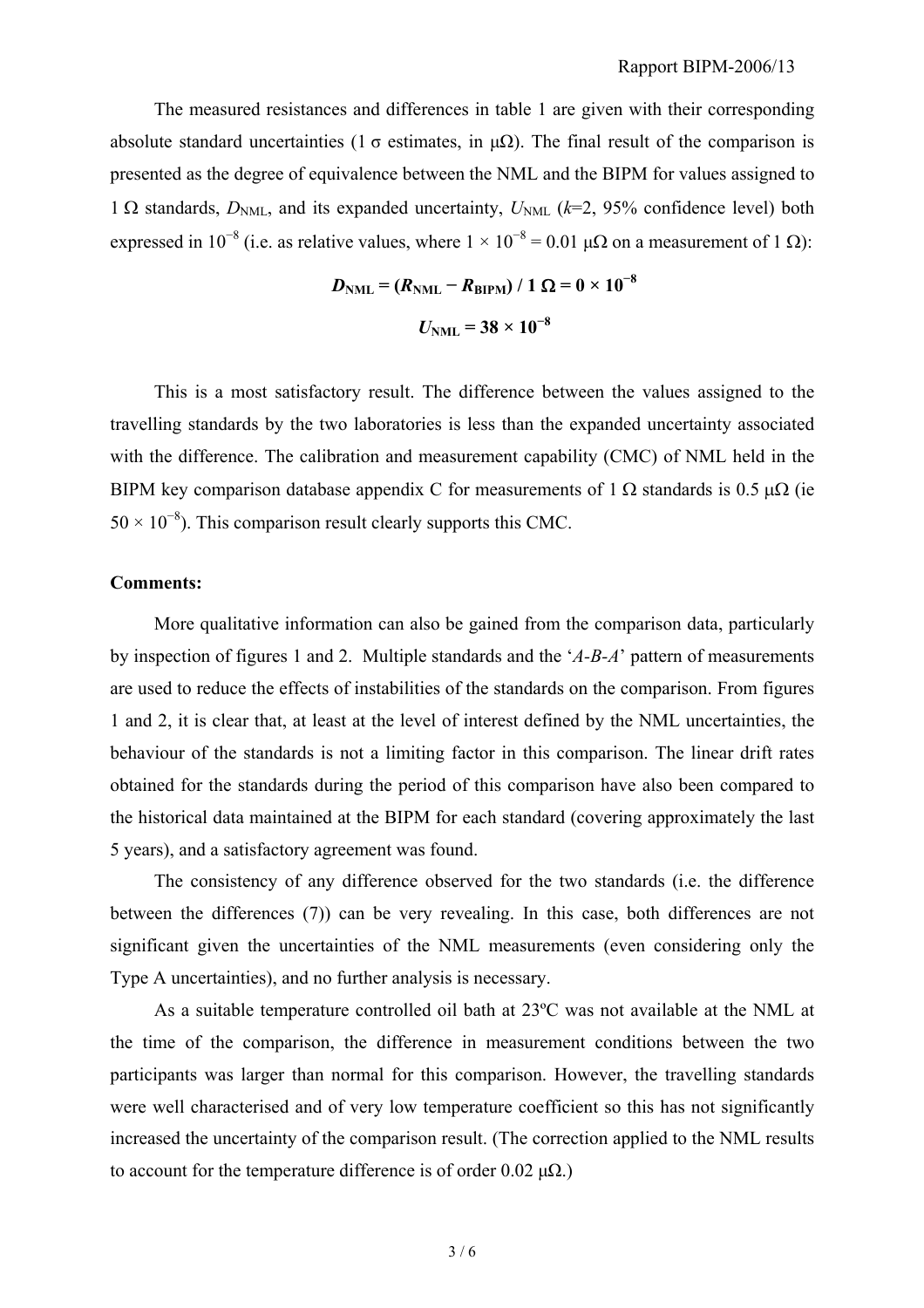

**Figure 1:** Relative deviation from the nominal  $1 \Omega$  value of the resistance of BIV200 vs. time: individual measurements of the BIPM and NML, a linear least-squares fit to the BIPM measurements and the reported mean and expanded uncertainty of the NML measurements.



**Figure 2:** as figure 1, but for resistor serial number BIV205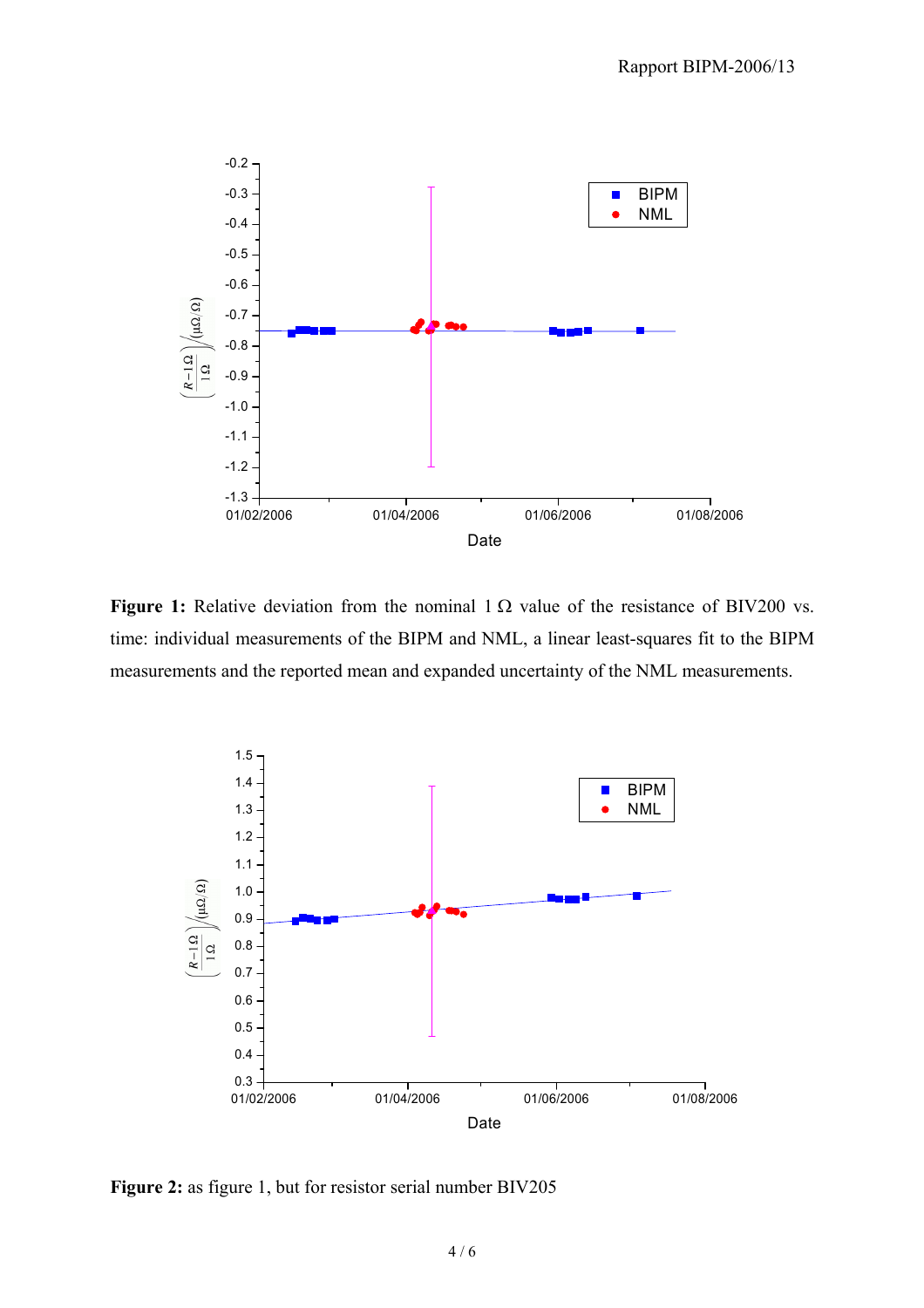|                |                                                                                 | <b>BIV200</b> | <b>BIV205</b> |  |
|----------------|---------------------------------------------------------------------------------|---------------|---------------|--|
| 1              | <b>NML</b><br>$(R - 1 \Omega) / \mu\Omega$                                      | $-0.757$      | $+0.941$      |  |
| $\overline{2}$ | Type A uncertainty / $\mu\Omega$                                                | 0.010         | 0.010         |  |
| 3              | Type B uncertainty / $\mu\Omega$                                                | 0.23          |               |  |
| 4              | <b>BIPM</b><br>$(R - 1 \Omega)/\mu\Omega$                                       | $-0.750$      | $+0.936$      |  |
| 5              | Type A uncertainty / $\mu\Omega$                                                | 0.004         | 0.007         |  |
| 6              | Type B uncertainty / $\mu\Omega$                                                |               | 0.016         |  |
| 7              | $(R_{\text{NML}} - R_{\text{BIPM}})/\mu\Omega$                                  | $-0.007$      | $+0.005$      |  |
| 8              | combined Type A uncertainty/ $\mu\Omega$                                        | 0.011         | 0.012         |  |
| 9              | Mean difference: $\langle R_{\text{NML}} - R_{\text{BIPM}} \rangle / \mu\Omega$ | 0.00          |               |  |
| 10             | Total uncertainty on mean difference / $\mu\Omega$                              | 0.19          |               |  |

**Table 1**. Results of the NML/BIPM bilateral comparison of 1  $\Omega$  standards using two BIPM travelling standards: mean date 13 April 2006. Uncertainties are  $1 \sigma$  estimates.

**Table 2**. Estimated Type B standard uncertainties, relative to the nominal value, for 1  $\Omega$ calibrations with the BIPM equipment. A relative uncertainty of  $1 \times 10^{-9}$  corresponds to  $0.001$  μΩ.

| Realization of $R_H(2)$                                                 | $2 \times 10^{-9}$  |
|-------------------------------------------------------------------------|---------------------|
| Ratio of resistance of 100 $\Omega$ reference resistor to $R_H(2)$      | $3 \times 10^{-9}$  |
| Imprecision in the values of the reference resistors (including         | $13 \times 10^{-9}$ |
| uncertainties in extrapolated resistance values and residual power,     |                     |
| temperature and pressure effects)                                       |                     |
| Comparison of the travelling standards to the reference resistor (ratio | $9 \times 10^{-9}$  |
| $1 \Omega/100 \Omega$                                                   |                     |
| Uncertainty in the temperature correction for the travelling standard   | $1 \times 10^{-9}$  |
| rss total                                                               | $16 \times 10^{-9}$ |

**Table 3**. Estimated Type B standard uncertainties, relative to the nominal value, for 1 Ω calibrations with the NML equipment. A relative uncertainty of  $1 \times 10^{-8}$  corresponds to 0.01 Ω. Asterisks (\*) indicate components that are either completely correlated or probably significantly correlated when measuring different travelling standards.

| Calibrated value and drift correction for the 1 $\Omega$ reference standard* | $15 \times 10^{-8}$ |
|------------------------------------------------------------------------------|---------------------|
| Bridge ratio                                                                 | $17 \times 10^{-8}$ |
| Uncertainty in the temperature correction for the travelling standards       | $1 \times 10^{-8}$  |
| (including correction between 20 and 23 $^{\circ}$ C)                        |                     |
| rss total                                                                    | $23 \times 10^{-8}$ |